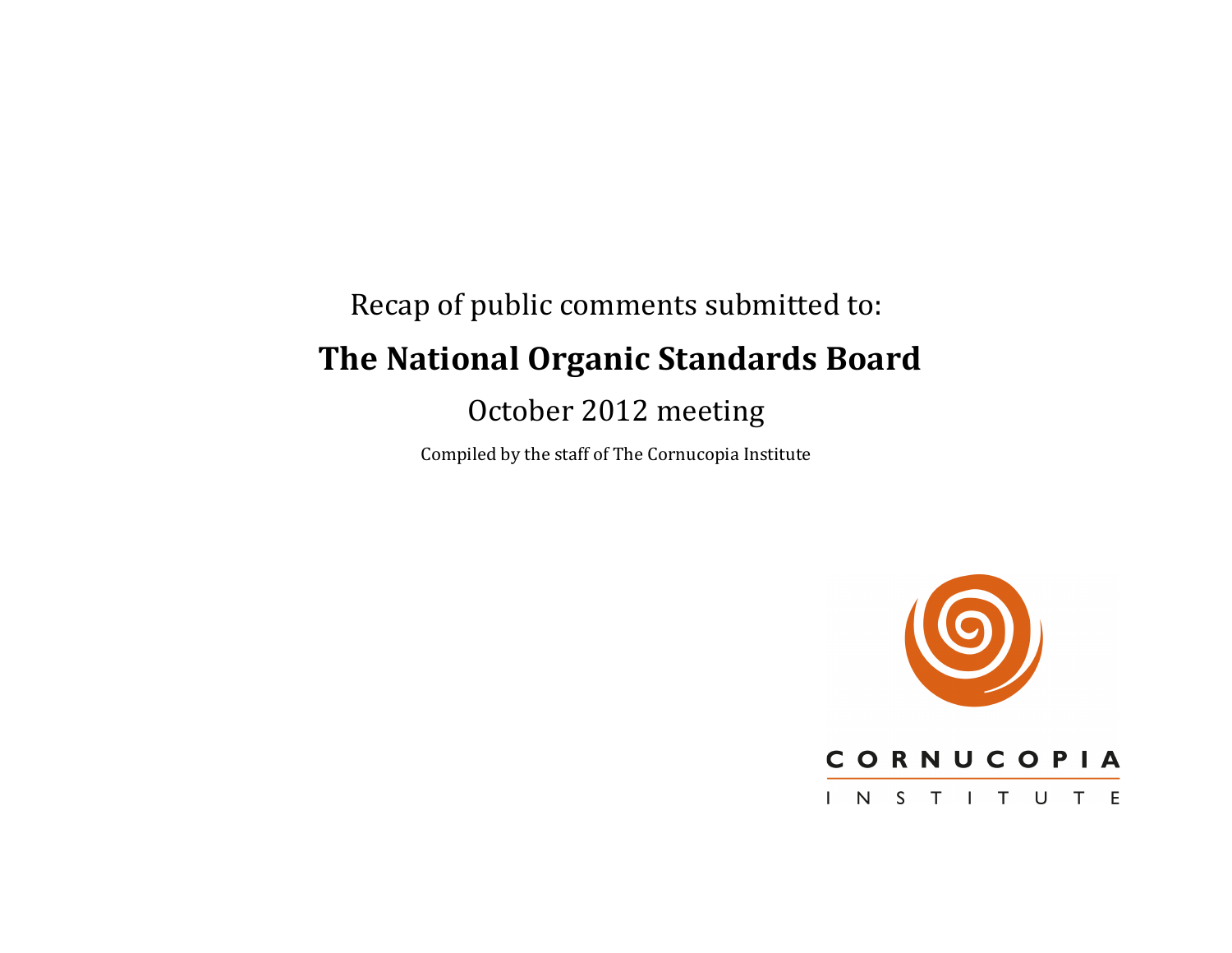# **Livestock!Subcommittee**

#### **Nonanoic Acid**

**Motion:** To add Nonanoic to the National List 205.603 **Petitioned:** Stratacor, Inc. / **Purpose:** Control ectoparasites in cattle and horses.

|                         | <b>Support</b>                      | <b>Oppose</b>            |
|-------------------------|-------------------------------------|--------------------------|
| <b>Farmers/Citizens</b> | Peter Oberem, DVM, Afrivet Business | 3 citizens/farmers       |
|                         | Management, Ltd, Representing the   |                          |
|                         | South African Animal Health         |                          |
|                         | Association                         |                          |
| Public interest groups  | None                                | <b>Beyond Pesticides</b> |
|                         |                                     | The Cornucopia Institute |
| Handlers/Manufacturers  | Emery Oleochemicals, Ann Petersman  |                          |
|                         | Emery Oleochemicals, Chris Ciolino  |                          |

#### **Pet Food Amino Acids**

**Motion:** To add ALL amino acids to the National List 205.603

| Petitioned: Pet Food Institute / Purpose: nutritional supplementation |  |  |
|-----------------------------------------------------------------------|--|--|
|-----------------------------------------------------------------------|--|--|

|                               | <b>Support</b>                     | <b>Oppose</b>                          |
|-------------------------------|------------------------------------|----------------------------------------|
| <b>Farmers/Citizens</b>       | None                               | 60 citizens/farmers                    |
|                               |                                    | 7418 signatures on the petition by OCA |
| <b>Public interest groups</b> | None                               | <b>Beyond Pesticides</b>               |
|                               |                                    | The Cornucopia Institute               |
| <b>Handlers/Manufacturers</b> | <b>Castor and Pollux Pet Works</b> | None                                   |
|                               | Proctor and Gamble                 |                                        |
|                               | Lortscher Agri Services            |                                        |
| <b>Trade Associations</b>     | Pet Food Institute                 | None                                   |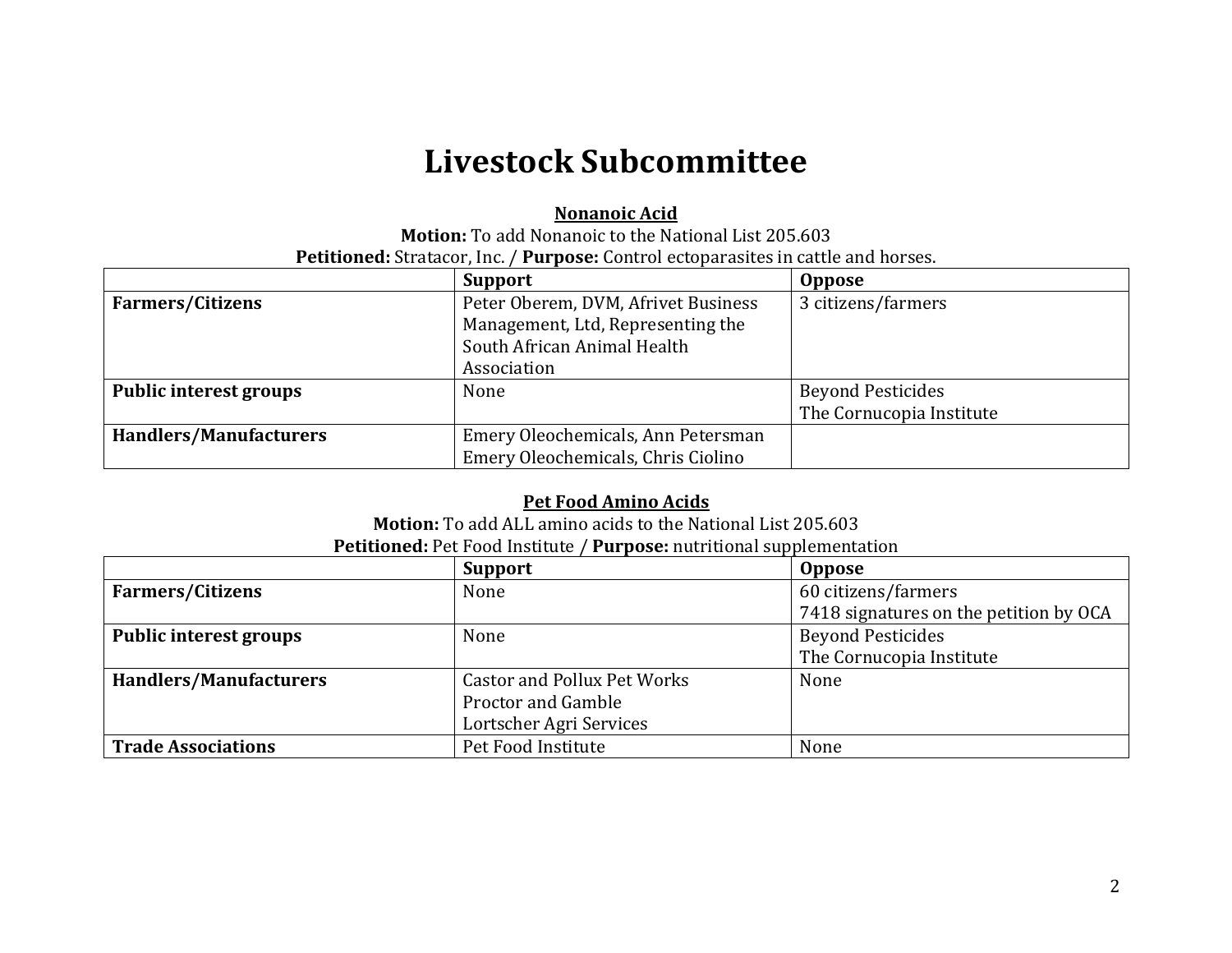# **Pet Food Amino Acids - Taurine**

Motion: To add only synthetic Taurine to the National List 205.603 **Petitioned:** LS (the petitioner requested all amino acids be listed) / **Purpose:** nutritional supplement for cats

|                               | <b>Support</b>                       | <b>Oppose</b>                          | Concerns*   |
|-------------------------------|--------------------------------------|----------------------------------------|-------------|
| <b>Farmers/Citizens</b>       | None                                 | 60 citizens/farmers                    |             |
|                               |                                      | 7418 signatures on the petition by OCA |             |
| Public interest groups        | None                                 | <b>Beyond Pesticides</b>               |             |
| <b>Handlers/Manufacturers</b> | Castor and Pollux Pet Works (all     | None                                   |             |
|                               | amino acids)                         |                                        |             |
|                               | Proctor and Gamble (all amino acids) |                                        |             |
|                               | Lortscher Agri Services (all amino   |                                        |             |
|                               | acids)                               |                                        |             |
| <b>Trade Associations</b>     | Pet Food Institute                   | None                                   |             |
|                               | Organic Trade Association            |                                        |             |
| <b>Certifiers</b>             | None                                 | None                                   | <b>CCOF</b> |
|                               |                                      |                                        | QAI         |

**\*Groups!raising!concern!about!regulating!pet!foods!under!livestock!regulations**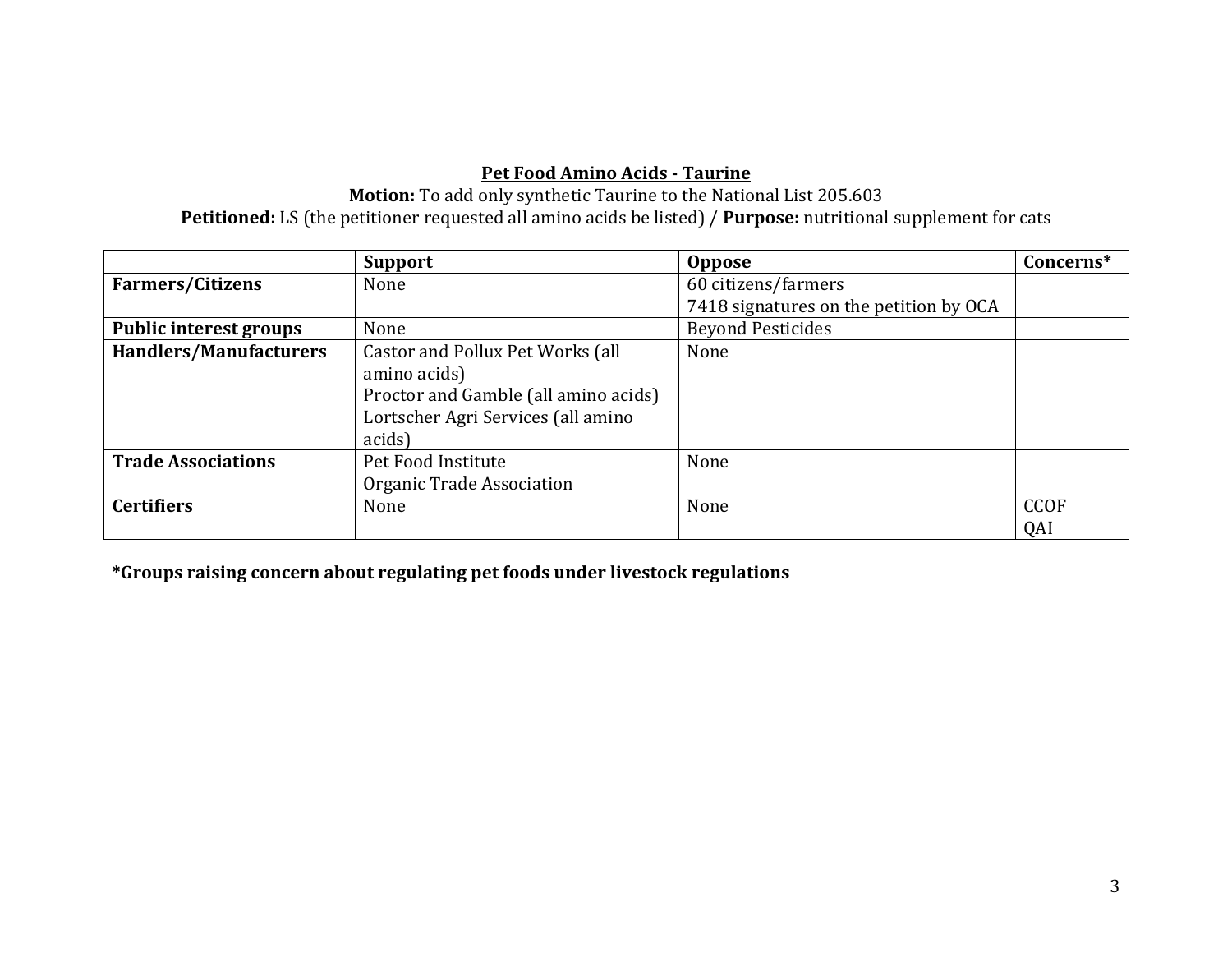# **Crops!Subcommittee**

### **Biodegradable!Bioplastic!mulch!film**

#### **Motion:** To add Biodegradable Bioplastic Biobased mulch film to 205.601(b)(2)(iii) to the National List

#### **Proposed!Annotation:**

List on §205.601(b)(2) Mulches: (iii) Biodegradable biobased bioplastic mulch meeting the following criteria: (A) Completely biodegradable as shown by: 1) meeting the requirements of ASTM Standard D6400 or D6868 specifications, or of other international standard specifications with essentially identical criteria, i.e. EN 13432, EN 14995, ISO 17088; and 2) showing at least 90% biodegradation absolute or relative to microcrystalline cellulose in less than two years, in soil, tested according to ISO 17556 or ASTM 5988; (B) Biobased certified using the ASTM D6866 method; (C) Must be produced without excluded methods; (D) Must be produced without engineered nanomaterials; and (E) Grower must take appropriate actions to ensure complete degradation at the end of each growing or harvest season.

|                               | <b>Support</b>                           | <b>Oppose</b>                    | <b>Needs further research</b>  |
|-------------------------------|------------------------------------------|----------------------------------|--------------------------------|
| <b>Farmers/Citizens</b>       | 151 citizens/farmers                     | 2 citizens/farmers               |                                |
| <b>Public interest groups</b> | <b>Nature Conservancy</b>                | <b>Center for Food Safety</b>    | <b>Beyond Pesticides</b>       |
|                               |                                          | Food and Water Watch             | The Cornucopia Institute       |
|                               |                                          |                                  |                                |
| <b>Handlers/Manufacturers</b> | BPI Biodegradable Products Institute     | <b>CROPP Organic Valley Coop</b> |                                |
|                               | Novamont (Mater-bi)                      | Organically Grown Company        |                                |
|                               | <b>Dubois Agrinovation (Lise Martin)</b> |                                  |                                |
| <b>Trade Associations</b>     | Organic Trade Association                |                                  |                                |
|                               | <b>USDA BioPreferred Program (Kate</b>   |                                  |                                |
|                               | Lewis)                                   |                                  |                                |
| <b>Certifiers</b>             | NOFA-Vermont                             |                                  | California Certified Organic   |
|                               | Oregon Tilth Certified Organic           |                                  | Farmers                        |
|                               |                                          |                                  | Organic Materials Review       |
|                               |                                          |                                  | Institute                      |
|                               |                                          |                                  | Pennsylvania Certified Organic |

#### **Petitioned: BPI Biodegradable Products Institute / Purpose: Weed control**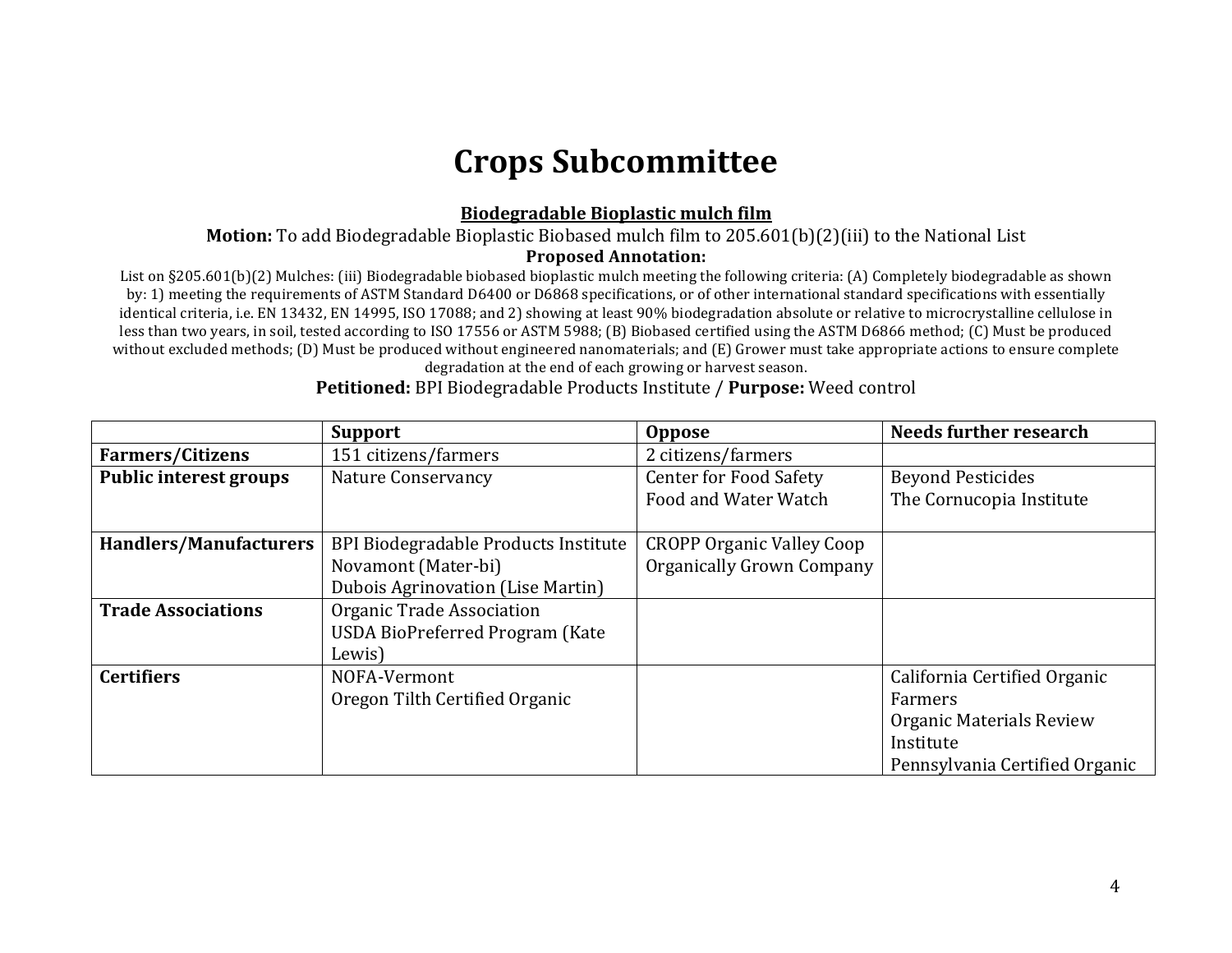#### **Ferric Phosphate Motion**: to remove ferric phosphate from the National List **Petitioned:** Steptoe & Johnson Law Firm / **Purpose:** slug control

|                               | <b>Support</b>           | <b>Oppose</b>              | Allow ferric phosphate     |
|-------------------------------|--------------------------|----------------------------|----------------------------|
|                               |                          |                            | but review EDTA            |
| <b>Farmers/Citizens</b>       | 10 citizens/farmers      | 12 citizens/farmers        | 1 farmer                   |
|                               |                          | Oahu Army Natural Resource |                            |
|                               |                          | Program                    |                            |
| <b>Public interest groups</b> | The Cornucopia Institute |                            | National Organic Coalition |
|                               | <b>Beyond Pesticides</b> |                            |                            |
| <b>Handlers/Manufacturers</b> | Lonza, Inc.              | Neudorff North America     | None                       |
|                               |                          |                            |                            |
| <b>Certifiers</b>             | None                     | Pennsylvania Certified     | <b>CCOF</b>                |
|                               |                          | Organic                    |                            |
|                               |                          |                            |                            |

### **Oxidized lignite**

**Motion:** To add PGML to the National List section 205.601(j) Petitioned: SHAC Environmental Products, Inc. / Purpose: Soil amendment

|                               | <b>Support</b>                     | <b>Oppose</b>                        |
|-------------------------------|------------------------------------|--------------------------------------|
| <b>Farmers/Citizens</b>       | None                               | 93 citizens/farmers                  |
| <b>Public interest groups</b> | None                               | <b>Beyond Pesticides</b>             |
|                               |                                    | The Cornucopia Institute             |
|                               |                                    | <b>Organic Consumers Association</b> |
| <b>Handlers/Manufacturers</b> | Organically Grown Company          | None                                 |
|                               | <b>SHAC Environmental Products</b> |                                      |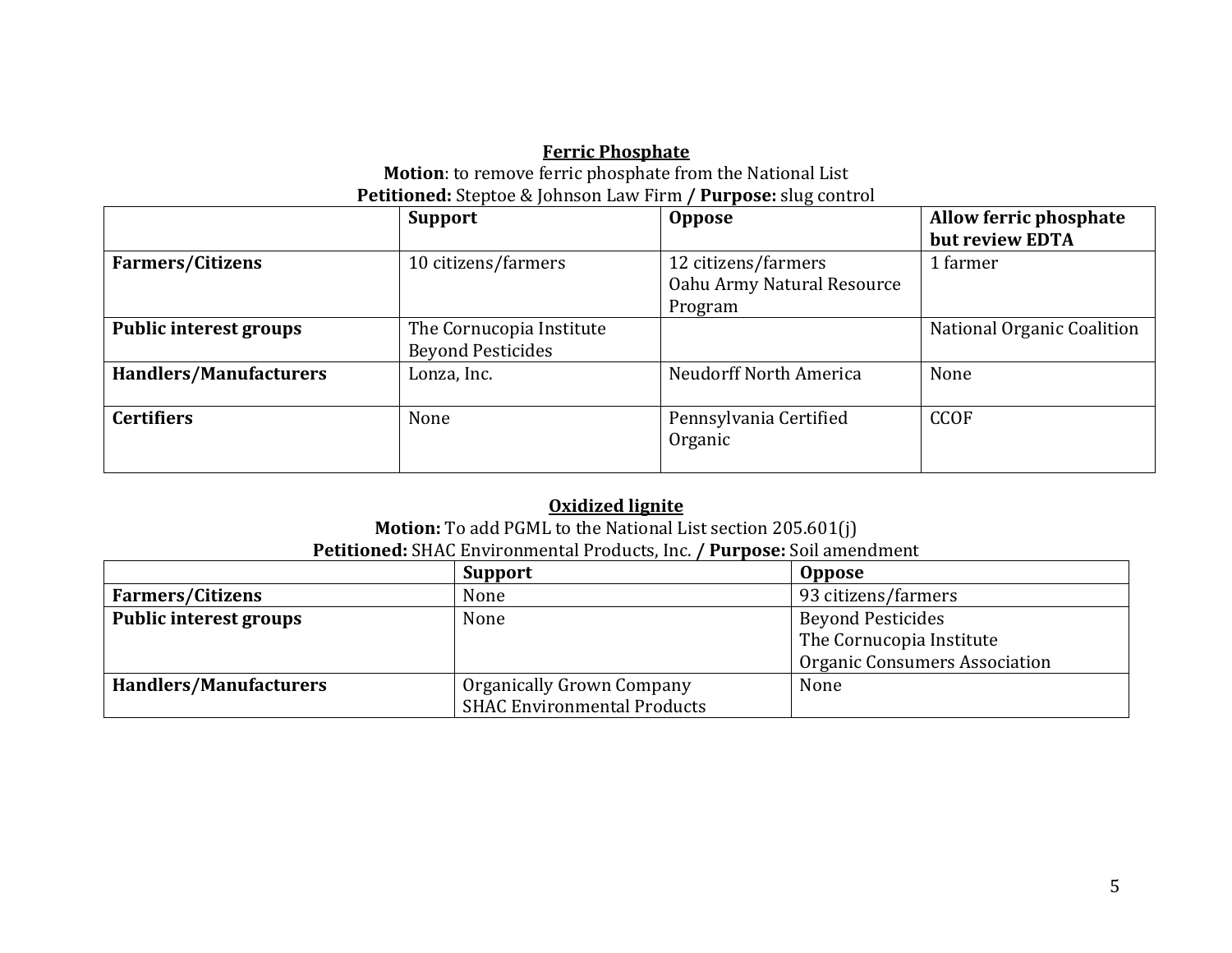#### **PGML Motion:** To add PGML to the National List section 205.601 (e) Petitioned: Otsuka Chemical Company, Ltd. / Purpose: Acaricide on crops

|                         | Support | <b>Oppose</b>                 |  |
|-------------------------|---------|-------------------------------|--|
| <b>Farmers/Citizens</b> | None    | 85 citizens/farmers           |  |
| Public interest groups  | None    | <b>Beyond Pesticides</b>      |  |
|                         |         | The Cornucopia Institute      |  |
|                         |         | Organic Consumers Association |  |

| Rotenone                                                                                      |                                    |                                        |  |
|-----------------------------------------------------------------------------------------------|------------------------------------|----------------------------------------|--|
| Motion: To add rotenone to the National List section 205.602as a prohibited natural substance |                                    |                                        |  |
|                                                                                               | Purpose: Insecticide               |                                        |  |
|                                                                                               | Support - remove rotenone from the | Oppose - Keep rotenone on the NL       |  |
|                                                                                               | <b>NL</b>                          |                                        |  |
| <b>Farmers/Citizens</b>                                                                       | 6 citizens/farmers                 | None                                   |  |
| <b>Public interest groups</b>                                                                 | <b>Beyond Pesticides</b>           | None                                   |  |
|                                                                                               | The Cornucopia Institute           |                                        |  |
|                                                                                               | National Organic Coalition         |                                        |  |
| <b>Handlers</b>                                                                               | Organically Grown Company          | Dole Fresh Fruit International, Ltd.   |  |
| <b>Trade Associations</b>                                                                     | None                               | ASOBAN<br>- Association of<br>banana   |  |
|                                                                                               |                                    | growers in Peru                        |  |
|                                                                                               |                                    | ASOGUABO - Association of banana       |  |
|                                                                                               |                                    | growers in Ecuador                     |  |
|                                                                                               |                                    | ASOCIACION REGIONAL DE PEQUENOS        |  |
|                                                                                               |                                    | <b>BANANEROS</b><br><b>PRODUCTORES</b> |  |
|                                                                                               |                                    | <b>CERRO AZUL Ecuador</b>              |  |
| <b>Certifiers</b>                                                                             | Pennsylvania Certified Organic     | None                                   |  |

#### **Rotenone**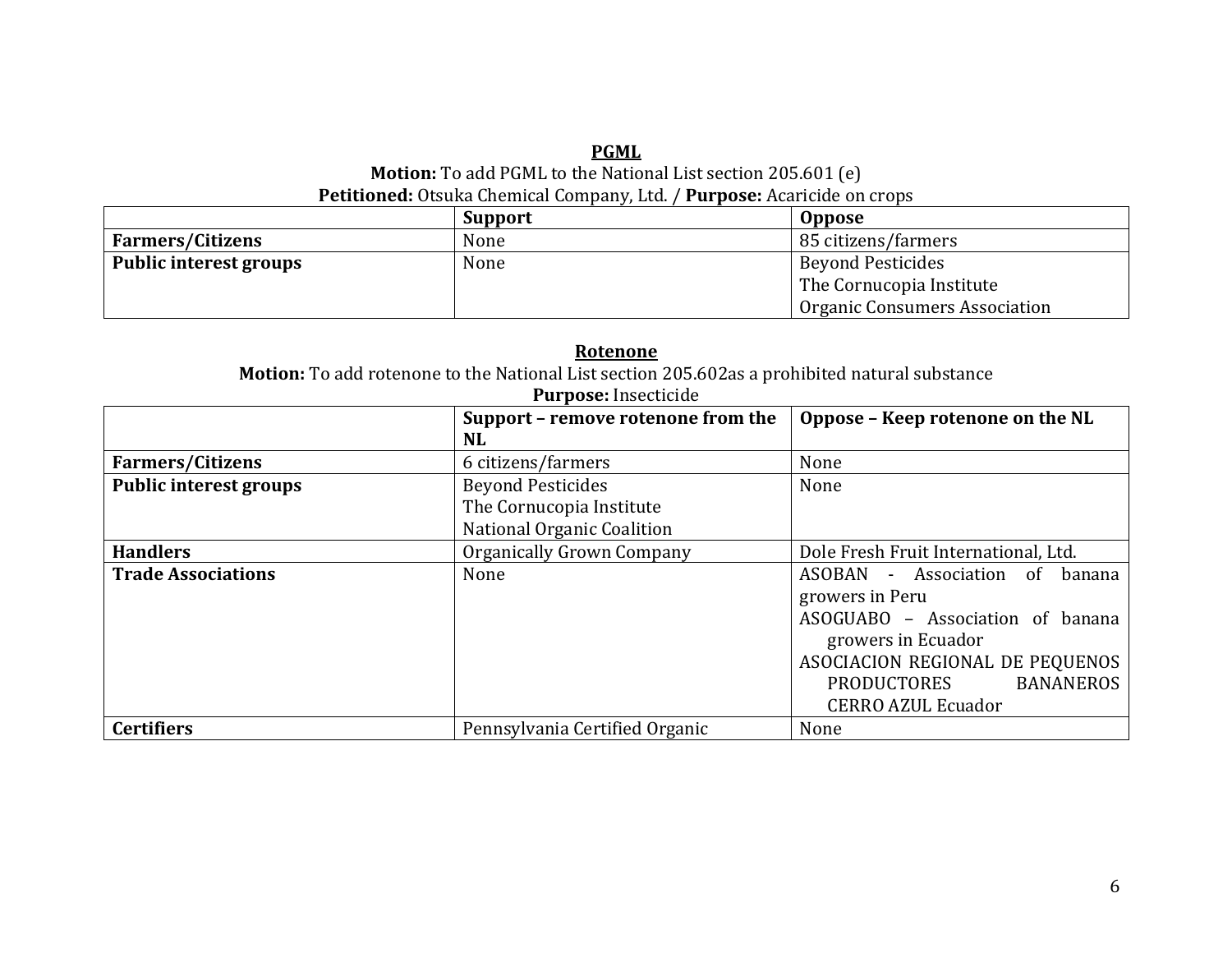### **Sulfuric Acid Motion:** To add sulfuric acid to the National List section 205.601 Petitioned: BioStar Systems, LLC / Purpose: Stabilize anaerobically digested poultry manure

|                         | <b>Support</b> | <b>Oppose</b>                        |
|-------------------------|----------------|--------------------------------------|
| <b>Farmers/Citizens</b> | None           | 94 citizens/farmers                  |
|                         |                | 7418 signatures on a petition        |
| Public interest groups  | None           | <b>Beyond Pesticides</b>             |
|                         |                | The Cornucopia Institute             |
|                         |                | <b>Organic Consumers Association</b> |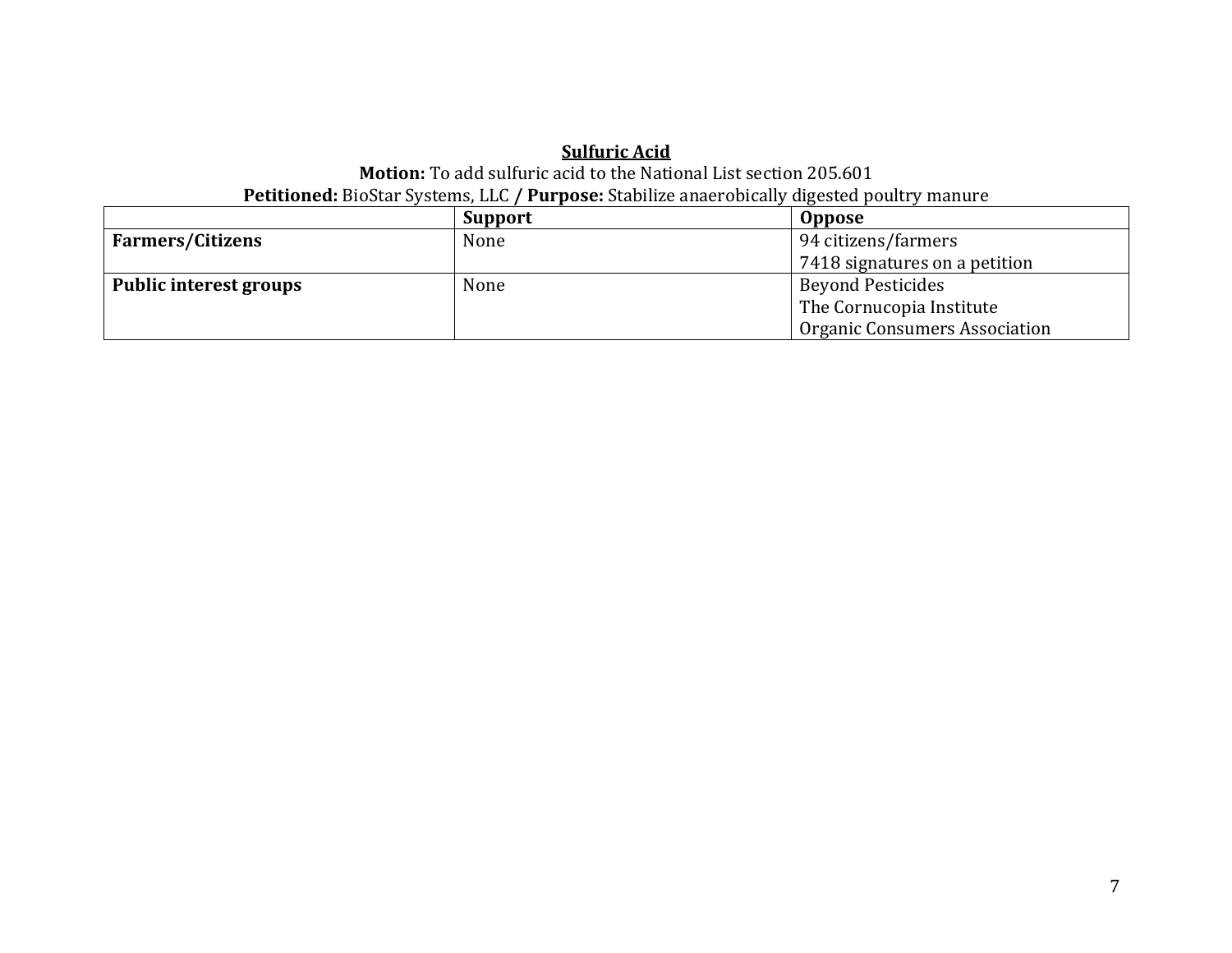# **Handling Subcommittee**

### **Ascorbyl Palmitate**

Motion: To add to the National List 205.605 for use as a preservative in infant formula Petitioned by: the International Formula Council / Purpose: preservative

|                           | <b>Support</b>                     | <b>Oppose</b>                 |
|---------------------------|------------------------------------|-------------------------------|
| <b>Farmers/Citizens</b>   | 1 citizen (Richard Theuer-industry | 78 citizens                   |
|                           | consultant)                        | 7418 signatures on a petition |
| Public interest groups    | None                               | <b>Beyond Pesticides</b>      |
|                           |                                    | <b>Center for Food Safety</b> |
|                           |                                    | The Cornucopia Institute      |
|                           |                                    | Food and Water Watch          |
|                           |                                    | National Organic Coalition    |
| <b>Handlers</b>           | The Hain Celestial Group           | None                          |
| <b>Trade Associations</b> | International Formula Council      | None                          |

#### **Beta Carotene**

**Motion:** To add to the National List 205.605 for use as a preservative in infant formula Petitioned: the International Formula Council / Purpose: preservative

|                           | <b>Support</b>                     | <b>Oppose</b>                     |
|---------------------------|------------------------------------|-----------------------------------|
| <b>Citizens</b>           | 1 citizen (Richard Theuer-industry | 78 citizens                       |
|                           | consultant)                        | 7418 signatures on a petition     |
| Public interest groups    | None                               | <b>Beyond Pesticides</b>          |
|                           |                                    | <b>Center for Food Safety</b>     |
|                           |                                    | The Cornucopia Institute          |
|                           |                                    | Food and Water Watch              |
|                           |                                    | <b>National Organic Coalition</b> |
| <b>Handlers</b>           | The Hain Celestial Group           |                                   |
| <b>Trade Associations</b> | International Formula Council      |                                   |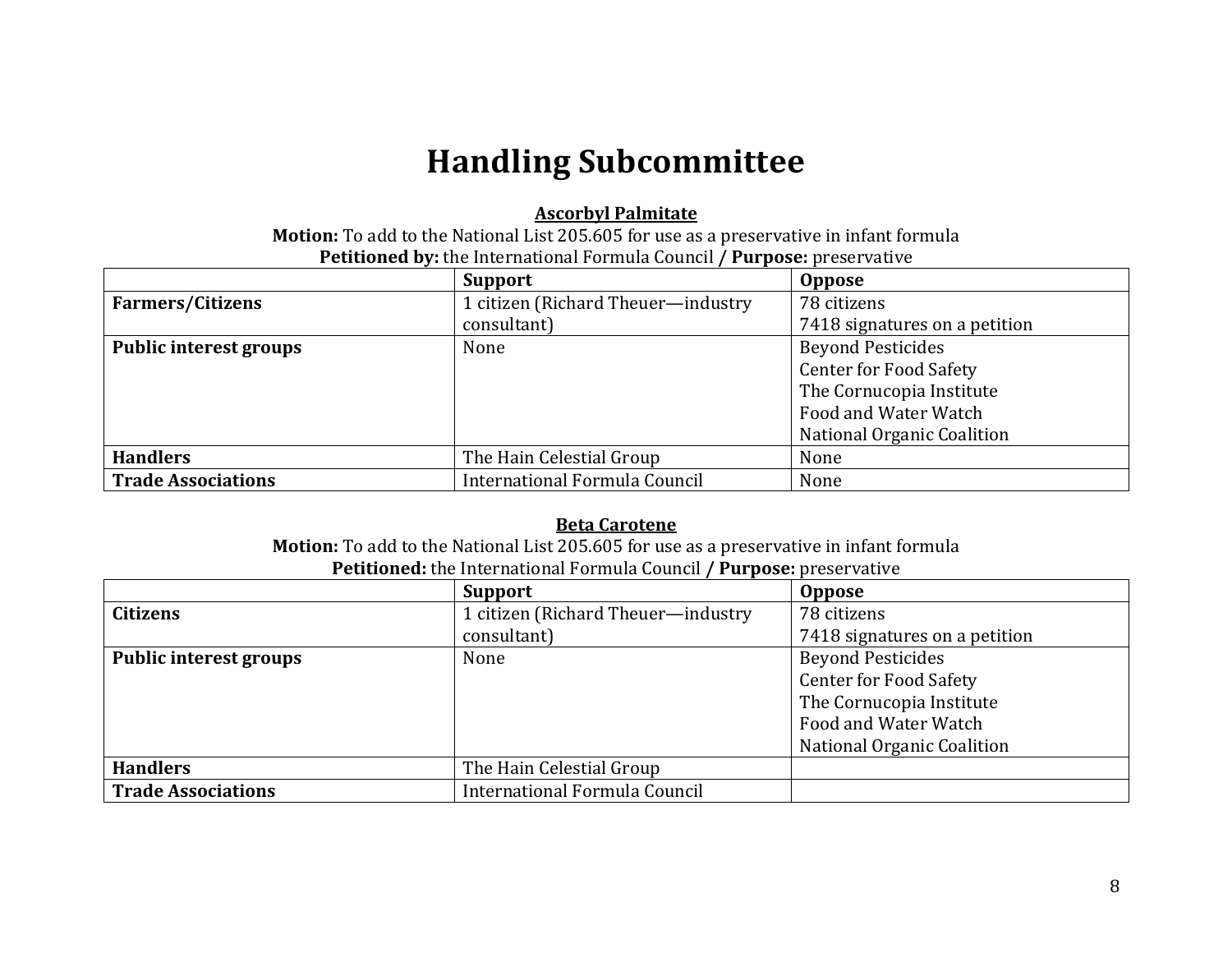#### **Lutein Motion:** To add to the National List 205.605 **Petitioned**: by Kemin Foods / **Purpose:** nutritional supplement in infant formula

|                               | <b>Support</b>                               | <b>Oppose</b>                 |
|-------------------------------|----------------------------------------------|-------------------------------|
| Citizens/Scientists           | Dr. Elizabeth Johnson - Tufts (consultant to | 78 citizens                   |
|                               | petitioner)                                  | 7418 signatures on a petition |
|                               | Dr. Richard Theuer (industry consultant)     |                               |
| <b>Public interest groups</b> | None                                         | <b>Beyond Pesticides</b>      |
|                               |                                              | <b>Center for Food Safety</b> |
|                               |                                              | The Cornucopia Institute      |
|                               |                                              | Food and Water Watch          |
|                               |                                              | National Organic Coalition    |
| <b>Handlers/Manufacturers</b> | The Hain Celestial Group                     | None                          |
|                               | Kemin Foods                                  |                               |
| <b>Trade Associations</b>     | International Formula Council                | None                          |

#### **Lycopene**

**Motion:** To add to the National List 205.605 for use in infant formula Petitioned: the International Formula Council / Purpose: nutritional supplementation

|                               | <b>Support</b>                     | <b>Oppose</b>                 |
|-------------------------------|------------------------------------|-------------------------------|
| <b>Citizens</b>               | 1 citizen (Richard Theuer-industry | 78 citizens                   |
|                               | consultant)                        | 7418 signatures on a petition |
| <b>Public interest groups</b> | None                               | <b>Beyond Pesticides</b>      |
|                               |                                    | <b>Center for Food Safety</b> |
|                               |                                    | The Cornucopia Institute      |
|                               |                                    | Food and Water Watch          |
|                               |                                    | National Organic Coalition    |
| <b>Handlers</b>               | The Hain Celestial Group           | None                          |
| <b>Trade Associations</b>     | International Formula Council      | None                          |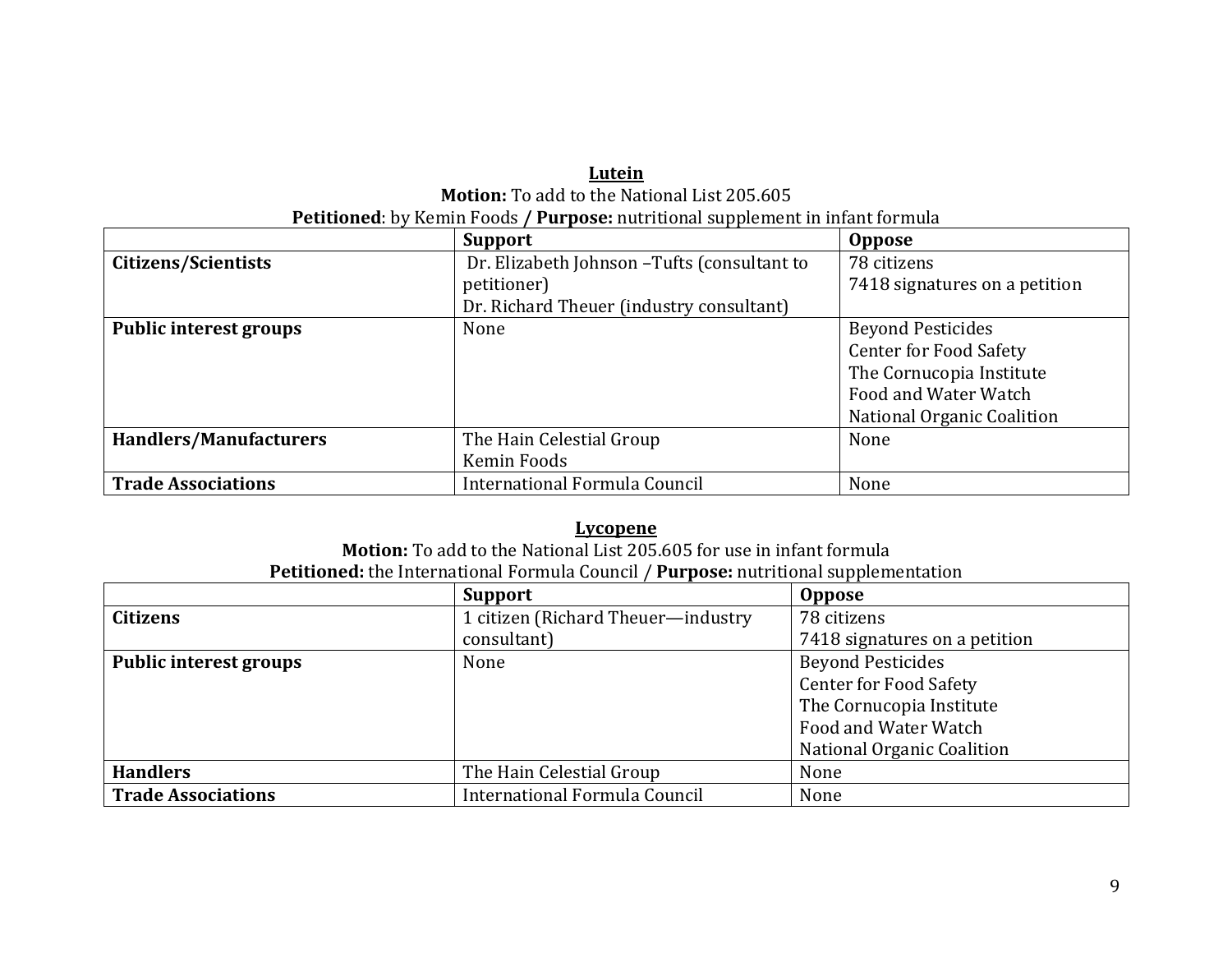# L-carnitine

**Motion:** To add to the National List 205.605 for use in infant formula only **Petitioned:** International Formula Council / **Purpose:** amino acid for use in infant formula

|                           | <b>Support</b>                     | <b>Oppose</b>                 |
|---------------------------|------------------------------------|-------------------------------|
| <b>Citizens</b>           | 1 citizen (Richard Theuer-industry | 78 citizens                   |
|                           | consultant)                        | 7418 signatures on a petition |
| Public interest groups    | None                               | <b>Beyond Pesticides</b>      |
|                           |                                    | <b>Center for Food Safety</b> |
|                           |                                    | Food and Water Watch          |
|                           |                                    | National Organic Coalition    |
| <b>Handlers</b>           | The Hain Celestial Group           | None                          |
| <b>Trade Associations</b> | International Formula Council      | None                          |

**Raising issue of essentiality in soy-based formula only:** The Cornucopia Institute

# **L-methionine**

**Motion:** To add to the National List 205.605 for use only in infant formula made with isolated soy protein **Petitioned:** International Formula Council / Purpose: amino acid – prevent "failure to thrive" in infants fed soy-based formula

|                               | <b>Support</b>                     | <b>Oppose</b>                 |
|-------------------------------|------------------------------------|-------------------------------|
| <b>Citizens</b>               | 1 citizen (Richard Theuer-industry | 78 citizens                   |
|                               | consultant)                        | 7418 signatures on a petition |
| <b>Public interest groups</b> | None                               | <b>Beyond Pesticides</b>      |
|                               |                                    | <b>Center for Food Safety</b> |
|                               |                                    | Food and Water Watch          |
|                               |                                    | National Organic Coalition    |
| <b>Handlers</b>               | The Hain Celestial Group           | None                          |
| <b>Trade Associations</b>     | International Formula Council      | None                          |

**Raising issue of essentiality in soy-based formula:** The Cornucopia Institute